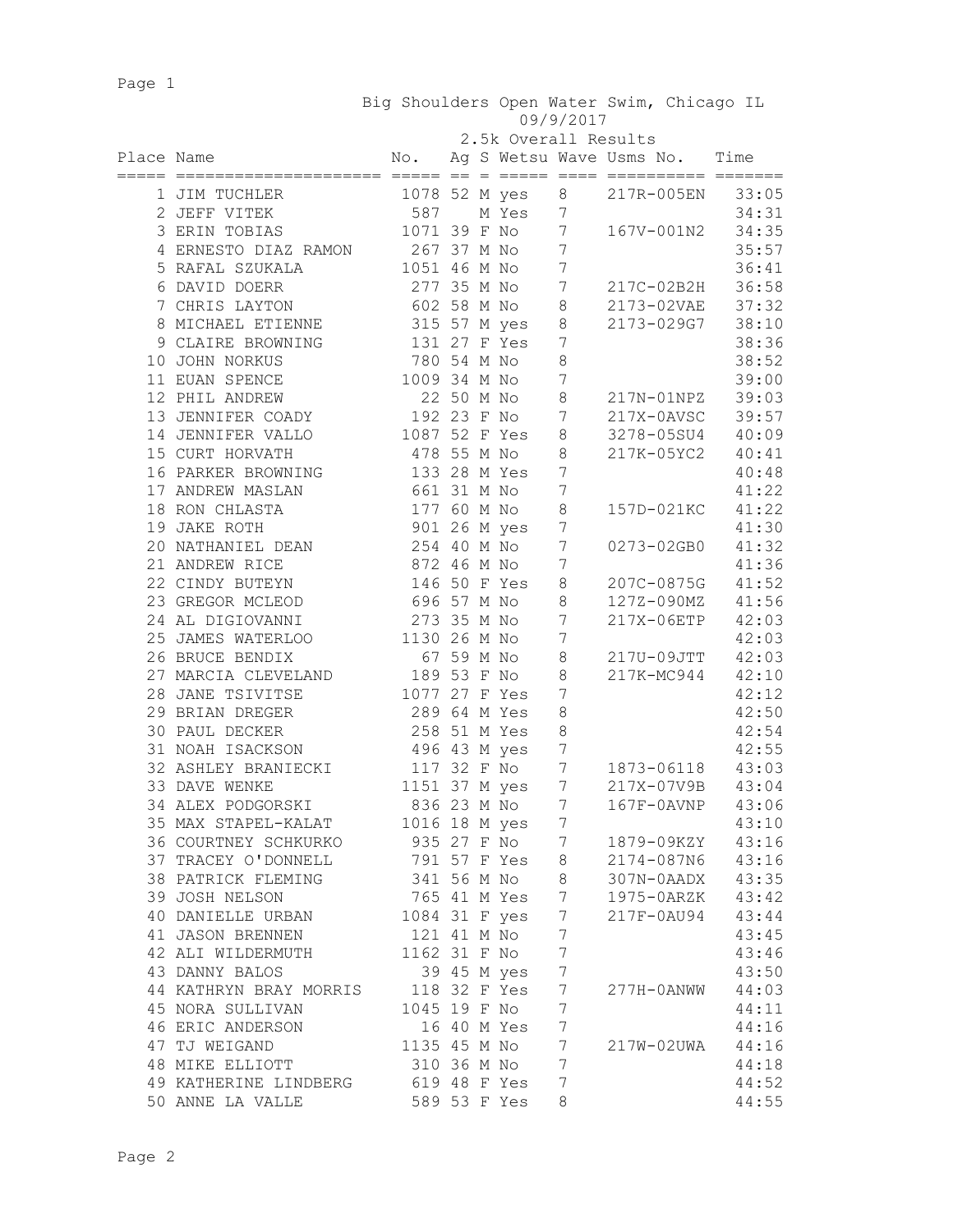| 2.5k Overall Results |  |
|----------------------|--|
|                      |  |

|            |                                 |               |            | 2.5k Overall Results |                  |                               |       |
|------------|---------------------------------|---------------|------------|----------------------|------------------|-------------------------------|-------|
| Place Name |                                 | No.           |            |                      |                  | Ag S Wetsu Wave Usms No. Time |       |
|            | =============================== |               |            |                      |                  |                               |       |
|            | 51 JUD BAKER                    |               |            | 38 43 M Yes          | 7                |                               | 44:57 |
|            | 52 JOHN WILCOX                  |               |            | 1161 22 M Yes        | $7\phantom{.0}$  | 2175-0AVT8                    | 45:00 |
|            | 53 DENNIS MULLINS               | 745 43 M No   |            |                      | $\overline{7}$   | 1571-06CBJ                    | 45:12 |
|            | 54 TAMMY SCHULTZ                | 949 44 F No   |            |                      | $\boldsymbol{7}$ | 217H-09NBJ                    | 45:15 |
|            | 55 MICHELE BOOTH                |               |            | 97 53 F Yes          | 8                |                               | 45:16 |
|            | 56 JAMES WILCOX                 | 1159 52 M Yes |            |                      | 8                | 217R-088XS                    | 45:22 |
|            | 57 AMY LISEK                    | 620 41 F yes  |            |                      | 7                |                               | 45:30 |
|            | 58 MICHAEL SLABE                | 991 54 M Yes  |            |                      | 8                | 1873-005NG                    | 45:33 |
|            | 59 T ROTH                       | 903 62 M No   |            |                      | 8                |                               | 45:49 |
|            | 60 MARCOS GAGLIANONE            | 1199 56 M Yes |            |                      | 8                | 387G-03TE5                    | 45:51 |
|            | 61 JOHN WILCOX                  | 1160 54 M Yes |            |                      | 8                | 217V-02W4J                    | 45:58 |
|            | 62 MATT STONECIPHER             | 1029 34 M No  |            |                      | 7                |                               | 46:01 |
|            | 63 RED WARD                     | 1127 54 M No  |            |                      | 8                |                               | 46:12 |
|            | 64 SEBASTIAN GOSZTYLA           | 399 28 M No   |            |                      | 7                |                               | 46:18 |
|            | 65 MICHAEL WAECHTER             | 1109 49 M Yes |            |                      | 8                | 217S-06YRW                    | 46:19 |
|            | 66 SUSAN WELKER                 | 1143 55 F Yes |            |                      | 8                | 2177-02V6G                    | 46:21 |
|            | 67 CHRISTINA BODY               |               |            | 90 46 F Yes          | 7                |                               | 46:43 |
|            | 68 TIM BIRKETT                  |               |            | 78 45 M Yes          | 7                | 167Z-07V6E                    | 46:50 |
|            | 69 DAVID DALLE MOLLE            | 236 56 M No   |            |                      | $\,8\,$          |                               | 47:05 |
|            | 70 MICHAEL GRUNOW               | 416 40 M Yes  |            |                      | 7                | 217B-0ACRU                    | 47:16 |
|            | 71 PATTY GAWRYS                 | 376 57 F Yes  |            |                      | 8                | 217Y-06FW7                    | 47:24 |
|            | 72 STEVE WEINSTEIN              | 1137 56 M Yes |            |                      | 8                | 217H-07G3X                    | 47:27 |
|            | 73 MICHAEL SCHIESL              | 933 51 M No   |            |                      | 8                | 217M-01X47                    | 47:32 |
|            | 74 NEAL ANDERSON                |               | 18 35 M No |                      | 7                | 2177-07W3J                    | 47:35 |
|            | 75 EMMA WALKER                  | 1117 32 F yes |            |                      | 7                |                               | 47:37 |
|            | 76 ADAM HAUSSERMANN             | 447 45 M Yes  |            |                      | 7                | 217D-0AVRF                    | 47:37 |
|            | 77 ANDREA RUDSER-RUSIN          | 908 45 F Yes  |            |                      | 7                | 217R-02V8V                    | 47:39 |
|            | 78 MEGAN COLLINS                | 203 36 F Yes  |            |                      | 7                |                               | 47:39 |
|            | 79 CRAIG GARFIELD GARFIE        | 370 50 M Yes  |            |                      | 8                |                               | 47:42 |
|            | 80 DAVID DABERTIN               | 233 55 M Yes  |            |                      | 8                | 167S-05YF8                    | 47:45 |
|            | 81 BRUCE MCLEOD                 | 695 59 M No   |            |                      | 8                | 1578-021RU                    | 47:48 |
|            | 82 WILLIAM HOYT                 | 485 29 M Yes  |            |                      | 7                | 2175-07U4J                    | 47:53 |
|            | 83 BEAN KLUSENDORF              | 564 52 F Yes  |            |                      | 8                |                               | 47:56 |
|            | 84 ERIN MCADAMS                 |               |            | 674 31 F yes         | 7                | 2179-07S48                    | 47:58 |
|            | 85 CHELSEA ALARCON              |               |            | 5 26 F Yes           | 7                |                               | 48:02 |
|            | 86 DAVID BARTHOLOMEW            |               | 48 58 M No |                      | 8                | 2277-03B6W                    | 48:12 |
|            | 87 TERRENCE WITTMAN             | 1169 52 M No  |            |                      | 8                | 2173-07NNN                    | 48:31 |
|            | 88 SCOTT SILVERMAN              | 980 42 M yes  |            |                      | 7                |                               | 48:33 |
|            | 89 CHRISTINE JANKOVICH          | 504 38 F yes  |            |                      | 7                | 217D-06UF2                    | 48:39 |
|            | 90 TOM PALCZYNSKI               |               |            | 810 23 M No          | 7                | 217D-0AVGS                    | 48:42 |
|            | 91 SEAN ODELL                   |               |            | 789 37 M Yes         | 7                |                               | 48:49 |
|            | 92 AMANDA HARTZMARK             |               |            | 446 36 F yes         | 7                |                               | 48:55 |
|            | 93 BILL NUNN                    |               |            | 784 63 M Yes         | 8                | 167Z-06X9D                    | 48:58 |
|            | 94 KIM SHEEHAN                  |               |            | 969 56 F Yes         | 8                | 2178-02VE7                    | 49:10 |
|            | 95 ERIC LUESEBRINK              |               |            | 635 50 M Yes         | 8                |                               | 49:11 |
|            | 96 BESS KERSHISNIK              |               |            | 541 48 F yes         | 7                |                               | 49:28 |
|            | 97 BRIDGET BOHNENKAMP           | 93 37 F No    |            |                      | 7                |                               | 49:32 |
|            | 98 ADRIENE BOOTH                |               |            | 95 53 F No           | $\,8\,$          |                               | 49:35 |
|            | 99 DAN MEEK                     |               |            | 703 61 M Yes         | 8                | 167M-02AGD                    | 49:43 |
|            | 100 CECILIA DALLE MOLLE         | 235 56 F No   |            |                      | 8                |                               | 49:53 |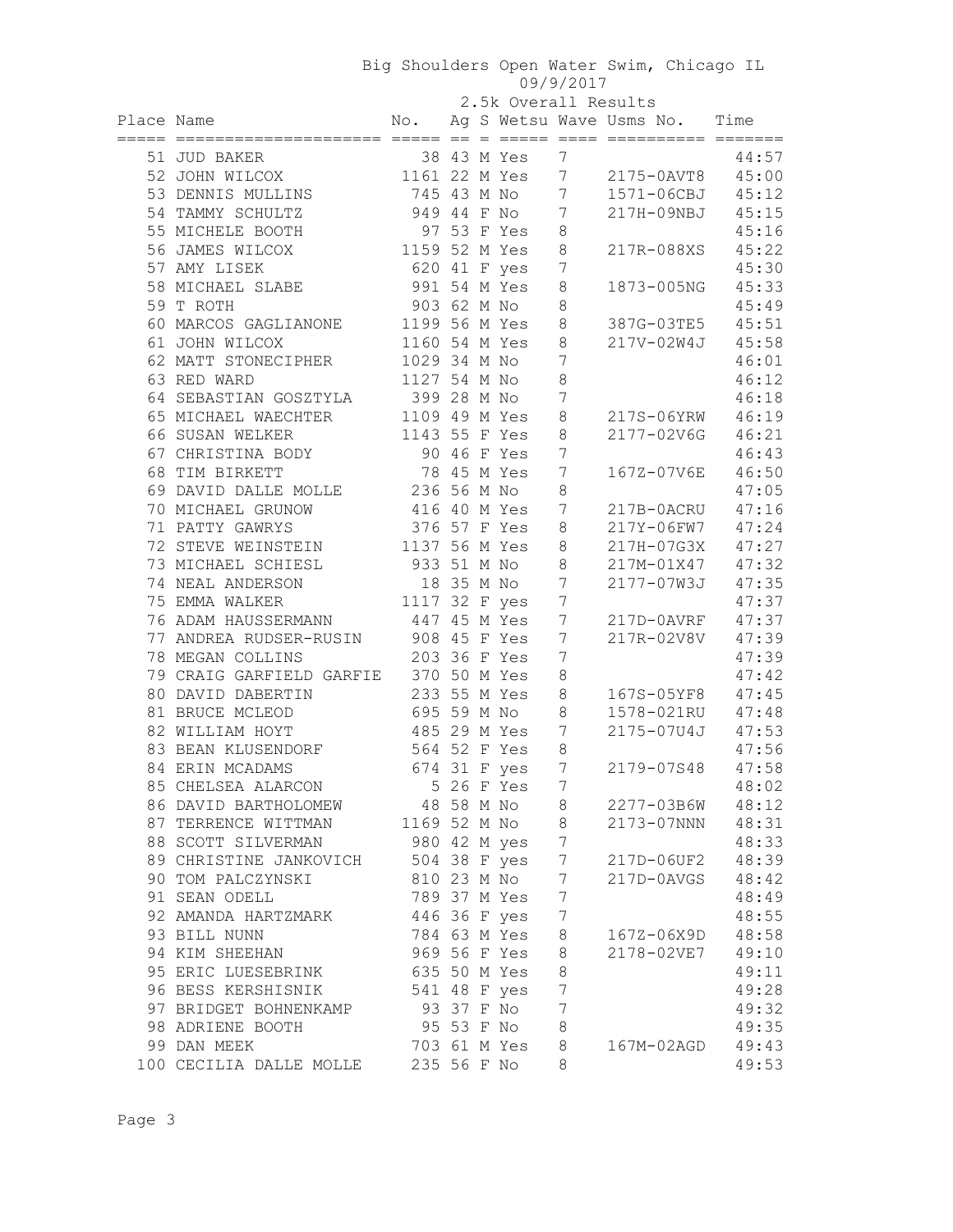|            |                                              |               |            | 2.5k Overall Results |                 |                               |                |
|------------|----------------------------------------------|---------------|------------|----------------------|-----------------|-------------------------------|----------------|
| Place Name |                                              | No.           |            |                      |                 | Ag S Wetsu Wave Usms No. Time |                |
|            | 101 GEORGIA MCDANIEL                         |               |            | 683 71 F Yes         | 8               | 2179-02W1W 49:56              |                |
|            | 102 TOM BRUNNER                              |               |            | 134 61 M Yes         | 8               |                               | 49:58          |
|            | 103 ED DOLEZAL                               |               |            | 281 60 M yes         | 8               | 217W-EYEDR                    | 50:12          |
|            | 104 BOB CAVALLO                              |               |            | 172 69 M Yes         | 8               | $167P-06AWX$                  | 50:12          |
|            | 105 NANCY LANGE                              | 594 46 F No   |            |                      | $7\phantom{.0}$ | 197N-09CD9                    | 50:33          |
|            | 106 KRISTOFF BERZINS                         | 71 36 M No    |            |                      | $7\phantom{.0}$ | 297W-09WFY                    | 50:35          |
|            | 107 LIZ TAMPE                                | 1057 35 F Yes |            |                      | $7\phantom{.0}$ | 217N-0A645                    | 50:40          |
|            | 108 MOLLY SPRAY                              | 1011 28 F No  |            |                      | 7               | 217P-094RT                    | 50:50          |
|            | 109 MICHAEL CARLSON                          | 158 59 M Yes  |            |                      | $\,8\,$         | 4171-074PB                    | 50:52          |
|            | 110 MELISSA DEBUCK                           | 256 36 F No   |            |                      | 7               |                               | 50:54          |
|            | 111 STEVE PAPENDICK                          | 812 52 M Yes  |            |                      | 8               |                               | 51:06          |
|            | 112 STEVE DICK                               | 269 49 M No   |            |                      | 8               |                               | 51:13          |
|            | 113 CHRISTY ROE                              | 894 54 F Yes  |            |                      | 8               | 1977-09KES                    | 51:14          |
|            | 114 LESLEY BROWN                             | 126 58 F Yes  |            |                      | 8               | 217J-02VU0                    | 51:20          |
|            | 115 VINCENT CORVARI                          | 215 53 M Yes  |            |                      | 8               | 1675-06EH0                    | 51:27          |
|            | 116 PHILIP ROSSE                             | 900 42 M Yes  |            |                      | 7               |                               | 51:30          |
|            | 117 JOHN GRAHAM                              | 400 72 M Yes  |            |                      | 8               | 417N-01W6E                    | 51:41          |
|            | 118 CYNTHIA HOWE                             | 482 57 F No   |            |                      | $\,8\,$         | 437P-05GWX                    | 51:49          |
|            | 119 QUINN                                    | 1196          |            | F no                 | $\sqrt{4}$      |                               | 51:54          |
|            | 120 MEGAN CARTER                             | 164 28 F No   |            |                      | 7               |                               | 51:55          |
|            | 121 STEVE CONDON                             | 206 41 M Yes  |            |                      | 7               |                               | 51:57          |
|            | 122 MICHELLE STROUD                          | 1038 51 F Yes |            |                      | $\,8\,$         | 2171-0AVSK 52:02              |                |
|            | 123 ELIZABETH PODUSKA                        | 837 42 F Yes  |            |                      | 7               |                               | 52:05          |
|            | 124 ALICE BRYSON                             | 138 31 F No   |            |                      | 7               |                               | 52:15          |
|            | 125 PETER SIMON                              | 983 60 M No   |            |                      | 8               | 197T-0298B                    | 52:17          |
|            | 126 NEAL VERDICK                             | 1102 38 M Yes |            |                      | 7               |                               | 52:29          |
|            | 127 ORPHIELD GILBERTSON 385 57 M yes         |               |            |                      | 8               | 217H-097YH                    | 52:34          |
|            | 128 DAVID PIETIG                             | 835 46 M Yes  |            |                      | 7               |                               | 52:37          |
|            | 129 HOLLY KOBELT                             | 566 37 F Yes  |            |                      | 7               | 2178-0A0RM                    | 52:45          |
|            | 130 SUSAN WEIS                               | 1138 56 F No  |            |                      | 8               |                               | 52:46          |
|            | 131 MARY LAWLER                              | 601 61 F No   |            |                      | $\,8\,$         | 2179-097PV                    | 52:54          |
|            | 132 MEAGHAN STAINBACK                        | 1015 31 F Yes |            |                      | 7               |                               | 53:01          |
|            | 133 BARBARA KUENY                            | 584 58 F yes  |            |                      | $\,8\,$         | 207R-0AVTP                    | 53:05          |
|            | 134 KAREN PURZE                              | 849 47 F No   |            |                      | 7               |                               | 53:07          |
|            | 135 KIRSTEN BARTHOLOMEW                      |               | 49 58 F No |                      | 8               | 2276-03B6V                    | 53:09          |
|            | 136 BRUNO LIMA                               | 618 39 M No   |            |                      | 7               |                               | 53:11          |
|            | 137 ANDREA BOUR PLANT                        |               |            | 104 51 F Yes         | 8               | 1774-0ARXZ                    | 53:31          |
|            | 138 JOHN SALVINO                             |               |            | 920 38 M Yes         | 7               |                               | 53:33          |
|            | 139 LEAH HOLZWARTH                           | 473 50 F No   |            |                      | 8               | 2175-09Y9N                    | 53:35          |
|            | 140 SHANNON KEITH                            | 535 42 F No   |            |                      | 7               | 217Y-0AAFM                    | 53:39          |
|            | 141 PETER WELLS                              | 1146 49 M No  |            |                      | 8               | 2179-05YT4                    | 53:45          |
|            | 142 SAM MCCLARY                              |               |            | 677 19 F yes         | 7               | 197U-SAMMY                    | 53:50          |
|            | 143 LAURA TELEP                              | 1062 51 F No  |            |                      | 8               | 3874-0AVTJ                    | 53:52          |
|            | 144 JACOB DAVIDSON                           | 243 38 M Yes  |            |                      | 7               |                               | 53:54          |
|            |                                              | 224 38 F Yes  |            |                      |                 |                               |                |
|            | 145 ANN CREARY                               | 461 30 F No   |            |                      | 7               | 1675-07MR1                    | 54:01          |
|            | 146 MARGARET HIESTAND<br>147 SUSAN TEMPLETON | 1064 59 F Yes |            |                      | 7<br>8          | 217S-06W0N                    | 54:03<br>54:18 |
|            | 148 KATHRYN KJELDGAARD                       | 559 22 F No   |            |                      | 7               |                               | 54:24          |
|            | 149 SCOTT PFEIFER                            |               |            | 829 61 M Yes         | 8               | 217Y-0AVTD                    | 54:24          |
|            | 150 TERRIE ALBANO                            |               |            | 6 55 F Yes           | 8               | 217P-081K6                    | 54:33          |
|            |                                              |               |            |                      |                 |                               |                |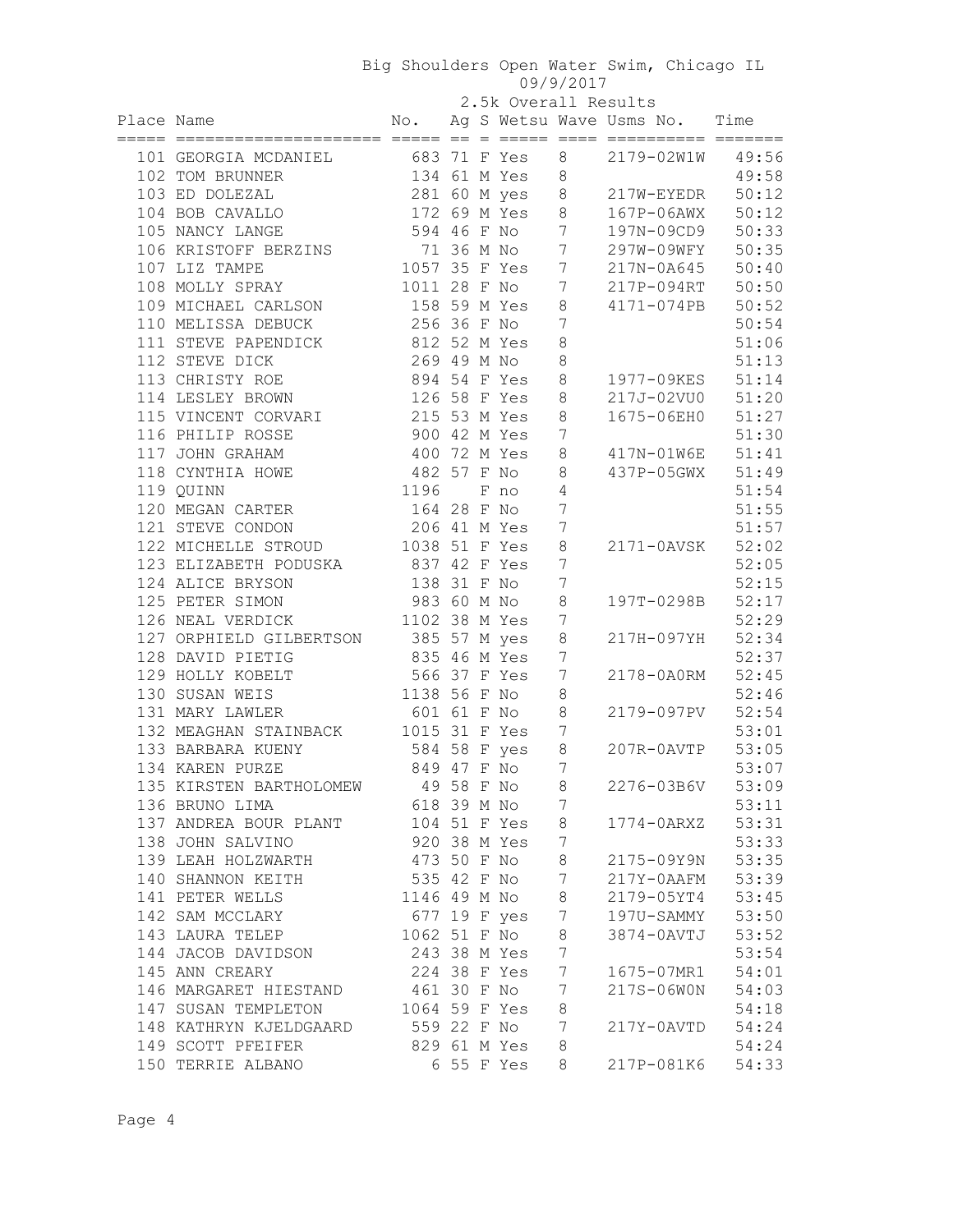| 2.5k Overall Results |  |
|----------------------|--|
|----------------------|--|

|            |                                    |               |     | 2.5k Overall Results |         |                               |       |
|------------|------------------------------------|---------------|-----|----------------------|---------|-------------------------------|-------|
| Place Name |                                    | No.           |     |                      |         | Ag S Wetsu Wave Usms No. Time |       |
|            |                                    |               | $=$ |                      |         |                               |       |
|            | 151 DAVE BLACK                     |               |     | 79 54 M Yes          | 8       | 1274-02JX8                    | 54:48 |
|            | 152 FRANK SULLIVAN                 | 1044 59 M No  |     |                      | 8       |                               | 55:06 |
|            | 153 DRIES KIMPE                    | 548 36 M Yes  |     |                      | 7       |                               | 55:12 |
|            | 154 MARK MISENCIK                  | 726 57 M Yes  |     |                      | 8       |                               | 55:22 |
|            | 155 MARK TAYLOR                    | 1060 58 M No  |     |                      | 8       |                               | 55:28 |
|            | 156 JOSH WALBERG                   | 1116 25 M No  |     |                      | 7       |                               | 55:32 |
|            | 157 DANIEL DOOHER                  | 284 57 M No   |     |                      | 8       | 107S-037Y2                    | 55:33 |
|            | 158 PATRICK BROWN                  | 128 45 M No   |     |                      | 7       |                               | 55:33 |
|            | 159 KATE HEEGAARD                  | 451 22 F No   |     |                      | 7       |                               | 55:37 |
|            | 160 LINDA COADY                    |               |     | 193 56 F Yes         | 8       | 217B-02VFX                    | 55:38 |
|            | 161 MICHELLE ANDREW                |               |     | 21 48 F yes          | 7       | 217P-01NPY                    | 55:44 |
|            | 162 JARED WUNSCH                   | 1175 46 M No  |     |                      | 7       |                               | 55:49 |
|            | 163 WILL PERI                      | 823 23 M Yes  |     |                      | 7       |                               | 55:51 |
|            | 164 ELLEN MEUCH                    | 710 57 F Yes  |     |                      | 8       | 2174-09TP4                    | 55:56 |
|            | 165 SARAH FLYNN                    | 345 33 F No   |     |                      | 7       | 197J-07WBT                    | 55:58 |
|            | 166 GARETH BLAKESLEY               | 81 39 M Yes   |     |                      | 7       |                               | 55:59 |
|            | 167 DONNA URBAN                    | 1085 58 F Yes |     |                      | 8       | 3278-085N4                    | 56:00 |
|            | 168 GREG KINCER                    | 549 59 M Yes  |     |                      | 8       | 1673-05F96                    | 56:16 |
|            | 169 LEORA BAUMGARTEN               | 55 54 F No    |     |                      | 8       | 217X-060FB                    | 56:23 |
|            | 170 HEATHER SAYLOR                 | 928 51 F No   |     |                      | $\,8\,$ | 2176-02V6F                    | 56:28 |
|            | 171 MITCHELL BAUGH                 | 54 38 M No    |     |                      | 7       |                               | 56:33 |
|            | 172 LYLE DALY                      | 237 63 M Yes  |     |                      | 8       |                               | 56:34 |
|            | 173 JENNIFER O'CONNELL 787 38 F No |               |     |                      | 7       |                               | 56:40 |
|            | 174 VAN HARTMAN                    | 444 58 M Yes  |     |                      | 8       | 217J-09TH1 56:45              |       |
|            | 175 BETH SCHERER                   | 932 58 F Yes  |     |                      | 8       | 217J-087JK 56:45              |       |
|            | 176 CAITLYN SOLOMON                | 1001 26 F yes |     |                      | 7       | 2175-0ATSU 56:47              |       |
|            | 177 JIM LASKOWSKI                  | 597 75 M Yes  |     |                      | 8       | 217W-02URM 56:48              |       |
|            | 178 DEBBIE BUEHLER                 | 140 59 F Yes  |     |                      | 8       | 3274-09RS3 56:49              |       |
|            | 179 TROY SCHNEIDER                 | 939 21 M Yes  |     |                      | 7       |                               | 56:52 |
|            | 180 KIM ROE                        | 895 58 F Yes  |     |                      | 8       | 267W-0941Z                    | 56:59 |
|            | 181 ELIZABETH LOCKWOOD             | 623 55 F No   |     |                      | 8       | 217M-06Z7F                    | 57:06 |
|            | 182 CHANNING GREENE                | 405 54 M No   |     |                      | 8       | 217T-02VEE                    | 57:10 |
|            | 183 DAVID ANDERSON                 | 15 55 M No    |     |                      | 8       | 217Y-02UU6                    | 57:11 |
|            | 184 DIMITAR KALCHEV                |               |     | 524 74 M yes         | $\,8\,$ | 167G-02B6R                    | 57:24 |
|            | 185 JIM COFFING                    | 196 55 M No   |     |                      | 8       | 217S-0AVU4                    | 57:31 |
|            | 186 BENJAMIN DUFFY                 | 292 44 M Yes  |     |                      | 7       |                               | 57:43 |
|            | 187 PHILLIP BELL                   | 65 46 M No    |     |                      | 7       | 167A-09AV6                    | 57:46 |
|            | 188 MICHAEL ZIELINSKI              | 1192 23 M Yes |     | $\overline{7}$       |         |                               | 57:47 |
|            | 189 RYAN JASTRZAB                  | 506 41 M No   |     |                      | 7       |                               | 57:55 |
|            | 190 LAURIE KAGUNI                  |               |     | 523 65 F yes         | 8       | 197G-0296K                    | 57:58 |
|            | 191 SUSAN ALEXANDER                |               |     | 8 43 F yes           | 7       | 1676-0A68M                    | 58:15 |
|            | 192 RICH WEEKS                     | 1133 57 M Yes |     |                      | 8       |                               | 58:20 |
|            | 193 MAUREEN HARDY                  | 438 56 F No   |     |                      | 8       | 217X-02VXT                    | 58:25 |
|            | 194 JOHN DOPPELHAMMER              | 285 39 M Yes  |     |                      | 7       |                               | 58:40 |
|            | 195 KAREN BREITENBACH              | 120 41 F Yes  |     |                      | 7       |                               | 58:43 |
|            | 196 AMY STEWART SMITH              | 1028 40 F No  |     |                      | 7       |                               | 58:53 |
|            | 197 DIANN BAUER                    | 53 59 F No    |     |                      | 8       | 227U-05U1Y                    | 58:55 |
|            | 198 JMAN ROTH                      | 902 63 M No   |     |                      | 8       |                               | 59:00 |
|            | 199 FRANK ZOLTAN                   | 1193 53 M Yes |     |                      | 8       |                               | 59:01 |
|            | 200 BRYAN LILLY                    | 617 61 M Yes  |     |                      | 8       | 167W-062ZH                    | 59:19 |
|            |                                    |               |     |                      |         |                               |       |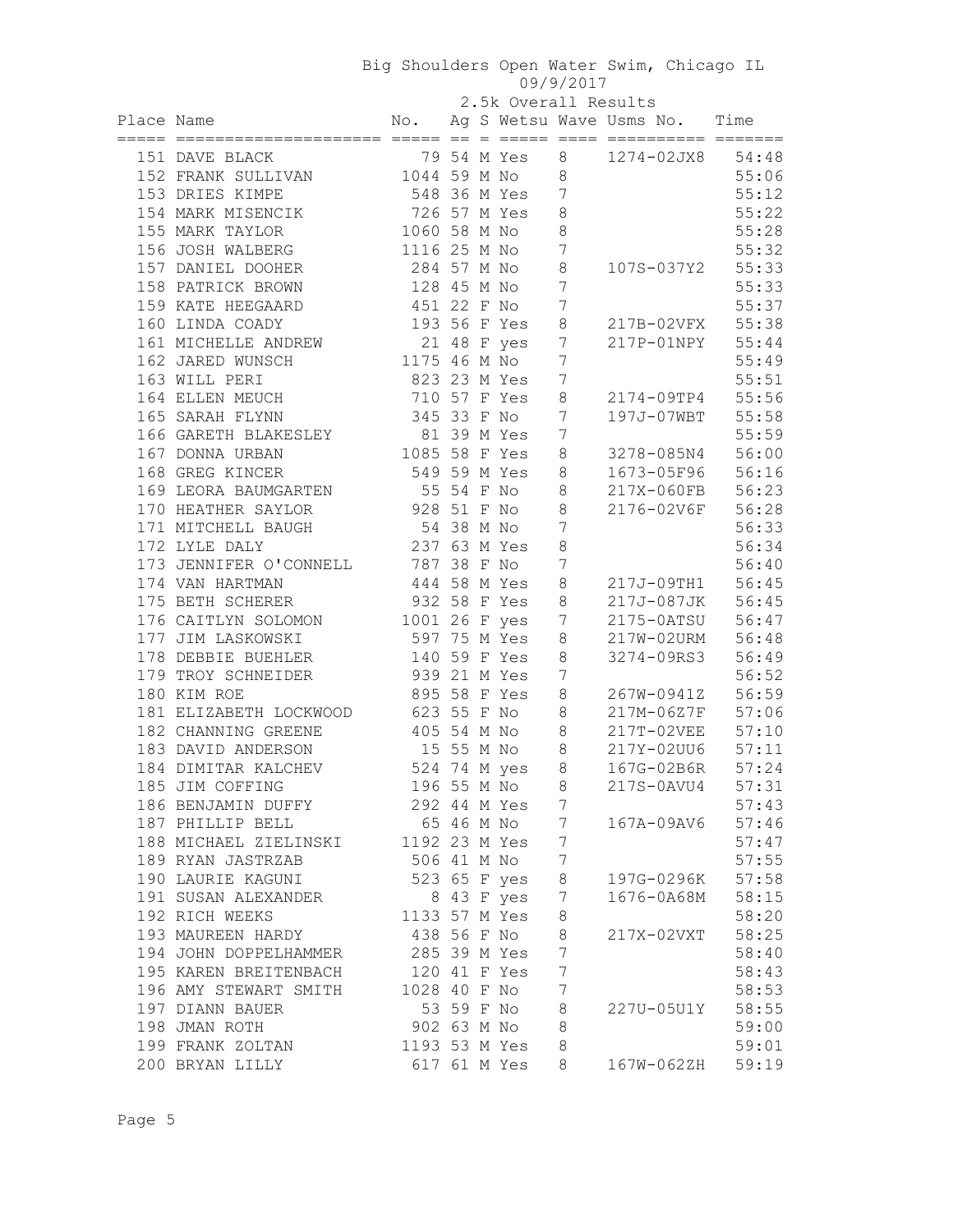2.5k Overall Results

| Place Name |                                                    |                              |  |                |                  | L.OR OVCIDIL RODGICO<br>No. Ag S Wetsu Wave Usms No. Time |         |
|------------|----------------------------------------------------|------------------------------|--|----------------|------------------|-----------------------------------------------------------|---------|
|            | 201 ANDREA BRANDS                                  |                              |  |                |                  | 116 54 F Yes 8 217F-09MKJ 59:20                           |         |
|            | 202 KIRK KAVANAUGH 530 67 M yes 8 1776-04NYX 59:26 |                              |  |                |                  |                                                           |         |
|            | 203 MOLLIE BENEDICT                                | 68 46 F Yes 7                |  |                |                  |                                                           | 59:31   |
|            | 204 SARAH GLITTO                                   | 390 32 F Yes 7               |  |                |                  | 217U-0AVT0 59:57                                          |         |
|            | 205 JUSTIN MERRISS                                 | 709 38 M No 7                |  |                |                  |                                                           | 59:57   |
|            | 206 LAURA KASPRZAK 528 38 F No 7                   |                              |  |                |                  | 217S-0843J 59:58                                          |         |
|            | 207 TOM OTOOLE                                     | 805 68 M No                  |  |                | 8                |                                                           | 1:00:32 |
|            | 208 MIRANDA MEYER                                  | 714 28 F Yes                 |  |                | $7\phantom{.0}$  |                                                           | 1:00:35 |
|            | 209 KAYLA KOLLER                                   | 570 29 F Yes                 |  |                | $7\phantom{.0}$  |                                                           | 1:00:35 |
|            | 210 MARYLOU HABRYL 424 34 F Yes                    |                              |  |                | $7\phantom{.0}$  |                                                           | 1:00:36 |
|            | 211 TERRI PERI                                     | 822 56 F Yes                 |  |                | 8                |                                                           | 1:00:43 |
|            | 212 JOHN CULLINANE 228 56 M Yes                    |                              |  |                | $\,8\,$          | 2174-0A6DG 1:00:48                                        |         |
|            | 213 DOUG BAILEY                                    | 35 49 M Yes                  |  |                | 8                |                                                           | 1:00:53 |
|            | 214 BRYAN GRAS                                     | 401 55 M Yes                 |  |                | 8                | 197N-09HMB 1:01:13                                        |         |
|            | 215 BECKIE MADDOX 642 43 F Yes                     |                              |  |                | 7                |                                                           | 1:01:14 |
|            | 216 KEVIN POORMAN 839 66 M Yes                     |                              |  |                | 8                |                                                           | 1:01:29 |
|            | 217 PATTY WINCK                                    | 1167 62 F No                 |  |                | 8                | 167D-07TV8 1:01:35                                        |         |
|            | 218 BILL FLEMING 337 82 M Yes                      |                              |  |                | 8                |                                                           | 1:01:36 |
|            | 219 JOHN DAVIS                                     | 246 63 M No                  |  |                | $\,8\,$          |                                                           | 1:01:43 |
|            | 220 DAVID FARBER                                   | 319 30 M No                  |  |                | $\,8\,$          | 0277-05GR2 1:01:52                                        |         |
|            | 221 SARA TAYLOR                                    | 1061 27 F No                 |  |                | $7\phantom{.0}$  |                                                           | 1:01:55 |
|            | 222 SCOTT SARRAN                                   | 925 62 M Yes                 |  |                | $\,8\,$          |                                                           | 1:02:04 |
|            | 223 PETER SHANNON                                  | 963 47 M No                  |  |                | $7\phantom{.0}$  |                                                           | 1:02:20 |
|            | 224 HEATHER YUTZY 1184 50 F Yes                    |                              |  |                | $\,8\,$          | 217Y-0A5U2 1:02:59                                        |         |
|            | 225 BEN SKIPOR                                     | 988 20 M No                  |  |                | 7                |                                                           | 1:03:12 |
|            | 226 ERIC FORDE                                     | 347 59 M Yes                 |  |                | $\,8\,$          |                                                           | 1:03:13 |
|            | 227 CARRIE MEADE                                   |                              |  | 702 47 F Yes 7 |                  |                                                           | 1:03:21 |
|            | 228 IVAN IVANOV                                    | 499 44 M No                  |  |                | $7\phantom{.0}$  |                                                           | 1:03:24 |
|            | 229 AMBER RITTER                                   | 880 42 F No                  |  |                | $7\phantom{.0}$  |                                                           | 1:04:00 |
|            | 230 DAN MCGINNIS                                   |                              |  | 687 54 M Yes   | $\,8\,$          | 2079-0ARJ9 1:04:02                                        |         |
|            | 231 WENDY PICKERING                                | 833 45 F No 7                |  |                |                  | 217Y-07E0D 1:04:19                                        |         |
|            | 232 JOSHUA GOLDMAN                                 | 393 31 M Yes 7               |  |                |                  |                                                           | 1:04:52 |
|            | 233 ROSALYN POPHAM                                 | 841 46 F Yes                 |  | $\overline{7}$ |                  |                                                           | 1:04:55 |
|            | 234 PAT CUPURO                                     |                              |  |                | $\,8\,$          |                                                           | 1:05:05 |
|            | 235 PETE GRUNWALD                                  | 231 51 F Yes<br>417 74 M Yes |  |                | 8                |                                                           | 1:05:12 |
|            | 236 KAREN KORTELING                                | 574 53 F No 8                |  |                |                  | 217V-0709T 1:05:12                                        |         |
|            | 237 ELIZABETH NAULTY                               | 760 52 F No                  |  |                | 8                | 217F-0ATU4 1:05:16                                        |         |
|            | 238 ELIZABETH LYNCH                                | 638 49 F No                  |  |                | 8                | 2179-0APRZ 1:05:29                                        |         |
|            | 239 GENE HWANG                                     |                              |  | 492 68 M Yes   | $\,8\,$          | 167F-06PEG 1:05:30                                        |         |
|            | 240 BARBARA SHUFELDT                               |                              |  | 976 60 F yes   | $\,8\,$          | 2172-02V59 1:05:35                                        |         |
|            | 241 JIM SAFIE                                      | 918 67 M No                  |  |                | 8                | 197K-06JGP 1:05:42                                        |         |
|            | 242 STEPHANIE RAAB                                 | 855 33 F yes                 |  |                | $\boldsymbol{7}$ |                                                           | 1:05:53 |
|            | 243 KATHLEEN DUFFY                                 | 293 59 F No                  |  |                | 8                |                                                           | 1:05:58 |
|            | 244 JENNIFER CLAYPOOL                              |                              |  | 186 34 F Yes   | $\boldsymbol{7}$ | 217D-0ANKG 1:06:11                                        |         |
|            | 245 HOLLY GILSON                                   | 386 50 F Yes                 |  |                | 8                | 2172-0AVHX 1:06:13                                        |         |
|            | 246 CATHERINE KAUFFMAN                             | 529 58 F Yes                 |  |                | $\,8\,$          | 2174-06465 1:06:36                                        |         |
|            | 247 BETH HEAD                                      | 449 48 F Yes                 |  |                | 7                | 167Z-063YV 1:06:50                                        |         |
|            | 248 WENDY WILLOUGHBY                               | 1164 58 F Yes                |  |                | 8                | 1976-09JW5 1:07:04                                        |         |
|            | 249 MADDIE WIMBERLY                                | 1166 24 F No                 |  |                | $7\phantom{.0}$  | 1671-0APYP 1:07:08                                        |         |
|            | 250 MEGAN HERSHEY                                  | 458 38 F No                  |  |                | 7                |                                                           | 1:07:09 |